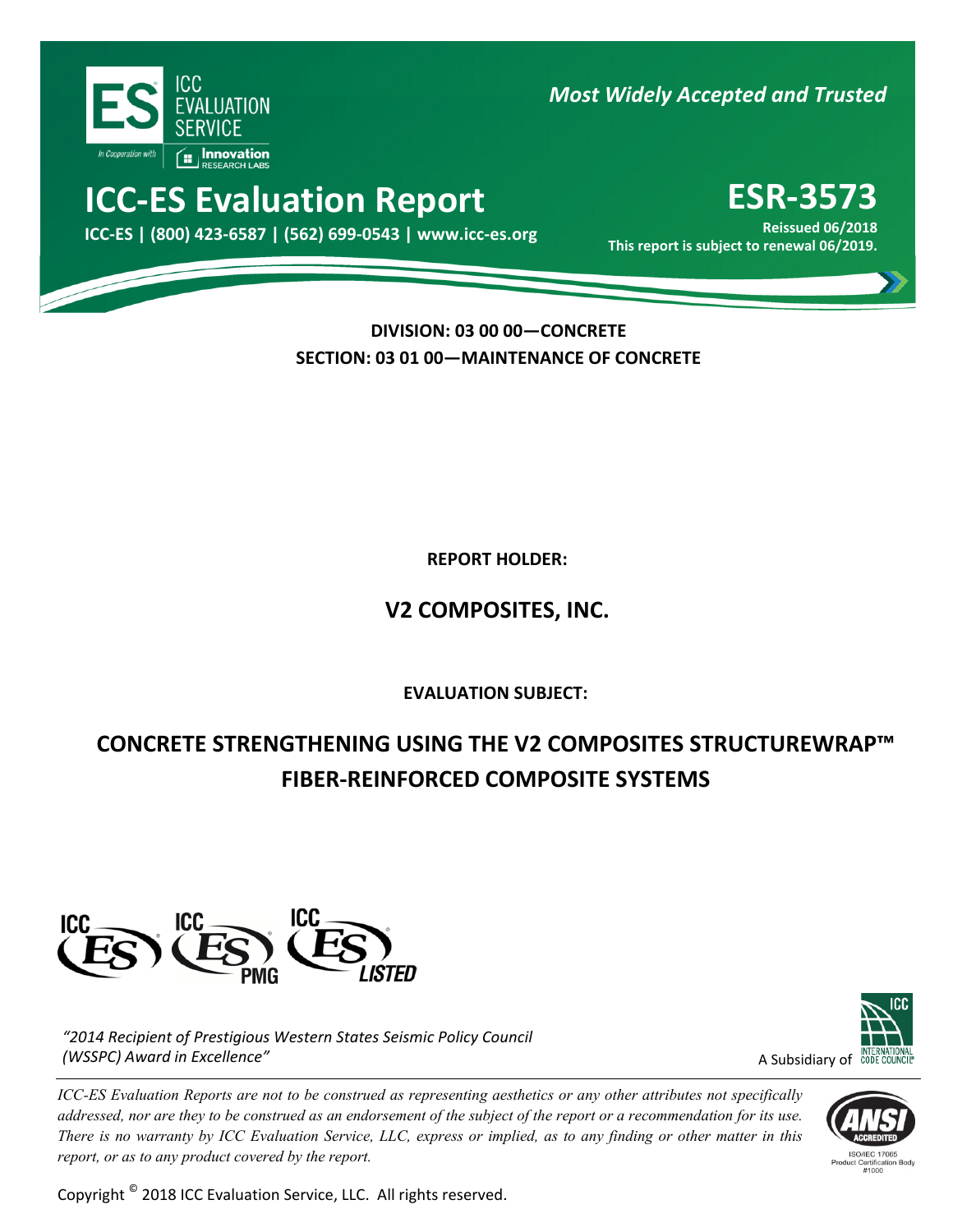

### **ICC-ES Evaluation Report ESR-3573**

**Most Widely Accepted and Trusted** 

*Reissued June 2018* 

 *This report is subject to renewal June 2019.* 

**[www.icc-es.org](http://www.icc-es.org/) | (800) 423-6587 | (562) 699-0543** *A Subsidiary of the International Code Council* ®

**DIVISION: 03 00 00—CONCRETE Section: 03 01 00—Maintenance of Concrete** 

**REPORT HOLDER:** 

**V2 COMPOSITES, INC.** 

**EVALUATION SUBJECT:** 

**CONCRETE STRENGTHENING USING THE V2 COMPOSITES STRUCTUREWRAP™ FIBER-REINFORCED COMPOSITE SYSTEMS** 

#### **1.0 EVALUATION SCOPE**

#### **Compliance with the following codes:**

- 2015 and 2012 *International Building Code*<sup>®</sup> (IBC)
- 2015 and 2012 *International Residential Code*<sup>®</sup> (IRC)

#### **Properties evaluated**

- Structural
- Interior finish
- Fire resistance
- **Durability**
- **T**oxicity

#### **2.0 USES**

The V2 Composites StructureWrap™ Fiber Reinforced Composite Systems are used externally to strengthen normal-weight reinforced concrete structural elements as an alternative to those systems permitted in the IBC. The systems are also used as an interior finish. For structures regulated under the IRC, the composite systems may be used where an engineering design is submitted in accordance with Section R301.1.3 and may be used where approved by the code official in accordance with IRC Section R104.11.

#### **3.0 DESCRIPTION**

#### **3.1 General:**

The V2 Composites StructureWrap™ systems are fiber reinforced polymer (FRP) systems consisting of unidirectional carbon and glass fabrics combined in the field with epoxy resin to create the FRP composite system.

#### **3.2 Materials**

**3.2.1 Fabrics:** The V2 Composites StructureWrap™ fabrics are composed of either carbon or glass fibers

which have been stitch bonded into proprietary unidirectional fabrics. Standard rolls measuring 25 inches wide by 300 feet long [675 square feet (62.1  $\text{m}^2$ )] for the glass fabrics and 24 inches long by 300 feet long  $[600 \text{ square feet } (55.1 \text{ m}^2)]$  for the carbon fabrics are shipped in individual boxes. Special roll sizes and widths are available. Material properties vary with fabric designation.

**3.2.2 V2 Composites StructureWrap™ Resin V2-200 Matrix:** The V2-200 resin is an ambient cure epoxy resin mix used to bind the fabrics. Components A and B of the matrix are shipped in either 5-gallon (18.9 L) buckets or 55-gallon (208 L) drums and must be mixed at the jobsite or the facility of the approved fabricator at a volumetric rate of 2:1 (A:B) for three (3) to five (5) minutes with a low-speed (400 to 600 rpm) mixer prior to application. Mixed resin must be allowed to sit for ten (10) minutes prior to application. One gallon pot life is two to four hours at 68ºF (20ºC).

#### **3.2.3 Composite Systems:**

**3.2.3.1 V2 Composites StructureWrap™ V2 140 UG**  System: The V2 Composites StructureWrap™ V2 140 UG System consists of the V2 140 UG glass fiber fabric. In the primary direction  $(0^{\circ})$ , the glass fiber composite has a minimum ultimate tensile strength of 580 MPa (84,250 psi), a minimum tensile modulus of 33,475 MPa (5,435 ksi) and a corresponding elongation of 1.55 percent. Layer thickness is 0.51 mm (0.020 in.).

**3.2.3.2 V2 Composites StructureWrap™ V2 280 UG**  System: The V2 Composites StructureWrap™ V2 280 UG System consists of the V2 280 UG glass fiber fabric. In the primary direction  $(0^{\circ})$ , the glass fiber composite has a minimum ultimate tensile strength of 670 MPa (97,140 psi), a minimum tensile modulus of 50,360 MPa (7,304 ksi) and a corresponding elongation of 1.33 percent. Layer thickness is 0.85 mm (0.035 in.).

**3.2.3.3 V2 Composites StructureWrap™ V2 090 UC**  System: The V2 Composites StructureWrap™ V2 090 UC System consists of the V2 090 UC carbon fiber fabric. In the primary direction (0º), the carbon fiber composite has a minimum ultimate tensile strength of 724 MPa (105,000 psi), a minimum tensile modulus of 74,635 MPa (10,825 ksi) and a corresponding elongation of 0.97 percent. Layer thickness is 0.51 mm (0.020 in.).

**3.2.3.4 V2 Composites StructureWrap™ V2 190 UC**  System: The V2 Composites StructureWrap<sup>™</sup> V2 190 UC System consists of the V2 190 UC carbon fiber fabric. In the primary direction (0º), the carbon fiber

*ICC-ES Evaluation Reports are not to be construed as representing aesthetics or any other attributes not specifically addressed, nor are they to be construed as an endorsement of the subject of the report or a recommendation for its use. There is no warranty by ICC Evaluation Service, LLC, express or implied, as to any finding or other matter in this report, or as to any product covered by the report.*

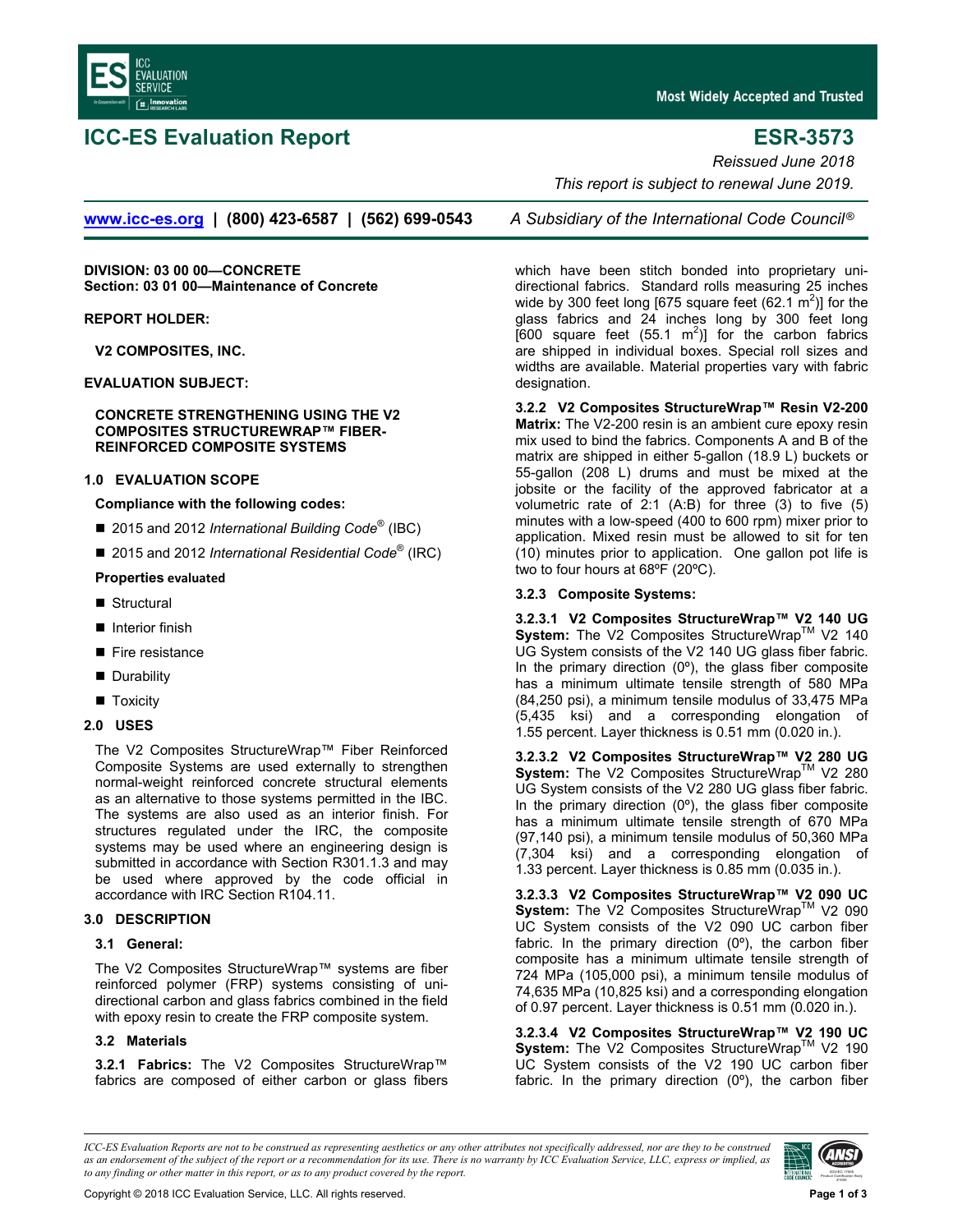composite has a minimum ultimate tensile strength of 1,245 MPa (180,280 psi), a minimum tensile modulus of 116,170 MPa (16,849 ksi) and a corresponding elongation of 1.07 percent. Layer thickness is 0.85 mm (0.035 in.).

**3.2.4 V2 Composites StructureWrap™ Patch and Fill:** Any filling, feathering or patching of the substrates prior to V2 Composite systems application shall be done with a paste comprised of V2-200 saturating resin thickened to the appropriate consistency with fumed silica (Aerosil, Cabosil, etc.).

**3.2.5 V2 Composites StructureWrap™ Primer:** V2 Composites V2-200 is a resin utilized as a primer on freshly prepared concrete and masonry substrates.

**3.2.6 V2 Composites StructureWrap™ Base Coat:** The base coat used on V2 structural composite systems shall be comprised of V2 Composites V2-200 thickened to the appropriate consistency with fumed silica. (Aerosil, Cabosil, etc.).

**3.2.7 Finish Coat**: A final layer of fumed silica (Aerosil, Cabosil, etc.) thickened V2-200 is applied as a protective layer.

**3.2.8 Storage Recommendations:** For the both the fabrics and resins, water contamination and exposure to temperatures above 90ºF (32ºC) or below 40ºF (4ºC) must be avoided. The maximum life is 1 year for the resins and 5 years for the fabrics. For other coating products, storage life must not exceed the published recommendations of the product manufacturer's published guidelines.

#### **4.0 DESIGN AND INSTALLATION**

#### **4.1 Design:**

**4.1.1 General**. Design of the composite systems must be based on required tensile loads at designated concrete strain values. The strength design requirements for concrete must be in accordance with Chapter 19 of the IBC. The owner and registered design professional must be responsible for determining through analysis, the strengths and demands of the structural elements to be enhanced by the composite systems, subject to the approval of the code official.

**4.1.2 Composite Design Properties:** Structural design properties are found in the V2 Composites StructureWrap™ Design and Installation manual (DIM), revision 1, dated February 2015.

**4.1.3 Design Details:** Design of the composite system is based on test results and principles of structural analysis as set forth in Section 1604.4 of IBC. The bases of the design include strain compatibility, load equilibrium and limit states. All designs must follow procedures as detailed in the IBC; in the ICC-ES Acceptance Criteria for Concrete and Reinforced and Unreinforced Masonry Strengthening Using Externally Bonded Fiber-Reinforced Polymer (FRP) Composite Systems (AC125), dated August 2014, and in the StructureWrap™ Design and Installation manual (DIM), revision 1, dated February 2015.

**4.1.4 Load Combinations:** The load combinations used in design must comply with Section 1605 of the IBC. Strength reduction factors must comply with Chapter 19 of the IBC.

**4.1.5 Design Strength:** Design strengths must be taken as the nominal strength, computed in accordance with Section 4.1.1 of this report, multiplied by strength reduction factors provided in Section 21.2 of ACI 318-14 (2015 IBC), or Section 9.3 of ACI 318-11 (2012 IBC).

#### **4.1.6 Columns:**

**4.1.6.1 Potential Applications:** The composite systems are applied to both round and rectangular columns to increase and enhance their axial strengths.

**4.1.6.2 Structural Design Requirements:** Concrete column design must comply with the DIM and Chapter 19 of the IBC.

### **4.1.7 Beams and Slabs:**

**4.1.7.1 Potential Applications:** The composite systems are applied to beams to increase and enhance their flexural and shear strength for gravity load resistance only, and applied to slabs to enhance flexural strength for gravity load resistance only.

**4.1.7.2 Structural Design Requirements:** Concrete design must comply with the DIM and Chapter 19 of the IBC.

### **4.1.8 Walls:**

**4.1.8.1 Potential Applications:** The composite systems are applied to concrete walls to enhance outof-plane flexural strength, only if walls are subjected to uniformly distributed loads (a behavior similar to horizontal slabs subjected to gravity loads).

**4.1.8.2 Structural Design Requirements:** Concrete wall design must comply with the DIM and Chapter 19 of the IBC.

**4.1.9 Bond Strength:** Where the performance of the FRP composite material depends on bond, the bond strength of the FRP composite material to the concrete must not be less than 200 psi (1,378 kPa). Bond testing must exhibit failure in the concrete substrate. Testing in accordance with ASTM D7234, C297 or D7522 may be used to estimate the bond strength of bond-critical installations.

#### **4.2 Installation:**

**4.2.1 General:** Installation must be by manufacturer approved applicators and in accordance with this report, the DIM and all applicable codes and standards.

**4.2.2 Saturation:** All design criteria and assumptions are based on full saturation of the constituent fibers with the matrix resin mixed at the prescribed ratios. The saturation of the fibers with the resin can be by either mechanical saturation equipment or by hand layup methods.

**4.2.3 Application:** Manual methods must be used to apply the saturated composite fabric prior to cure of the epoxy. Surface preparation, fiber orientation, and removal or air bubbles and voids, must take place in accordance with specifications noted in the installation guide.

**4.2.4 Finishing:** The composite systems may be painted to satisfy aesthetic and environmental considerations.

**4.2.5 Flame Spread:** When applied to structural elements to satisfy requirements of the applicable code, five (5) layers of the composite systems (without any finishing described in Section 4.2.4, above) yields a